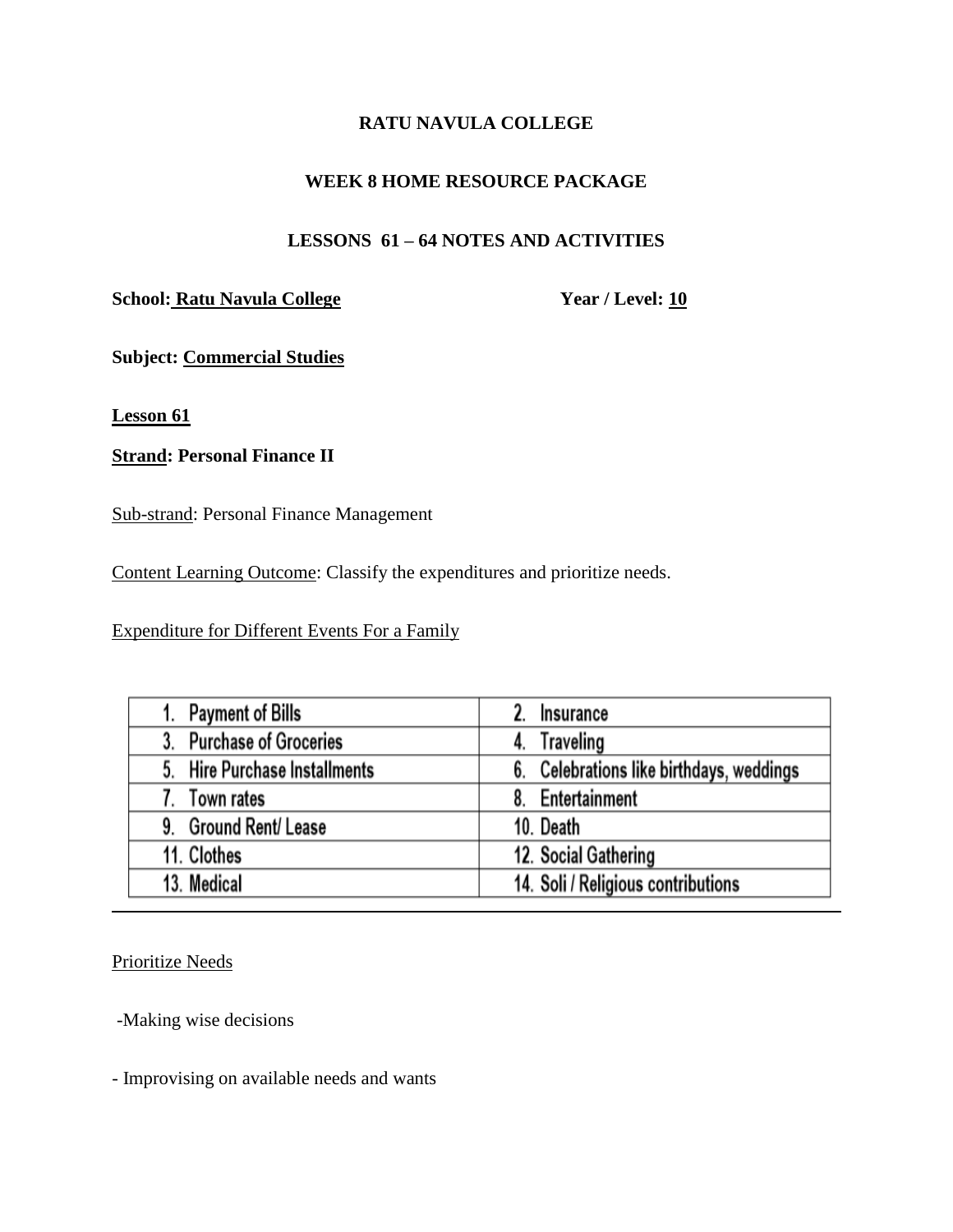- Avoid being materialistic and an impulsive buyer

### **Activity**

1. State one way of maximizing income for an individual.

2. Describe a way on how income contributes to well-being

3. State one social factor faced by individuals when managing their personal savings.

4. Describe one challenge faced by your family in managing personal finance

5. Based on your knowledge on finance management, discuss two solutions to the above

challenge

**Lesson : 62**

### **Strand: Personal Finance II**

Sub-strand: Personal Finance Management

Content Learning Outcom*e:* State the Principles of Good Financial Management.

*.*Principles of Good Financial Management

### Organise Your Finance

Organising finance is the initial stage before any wealth accumulation. Once your mode of payments or spending is organised then creating it won't take much time as your short term and long term goals will be well ironed out.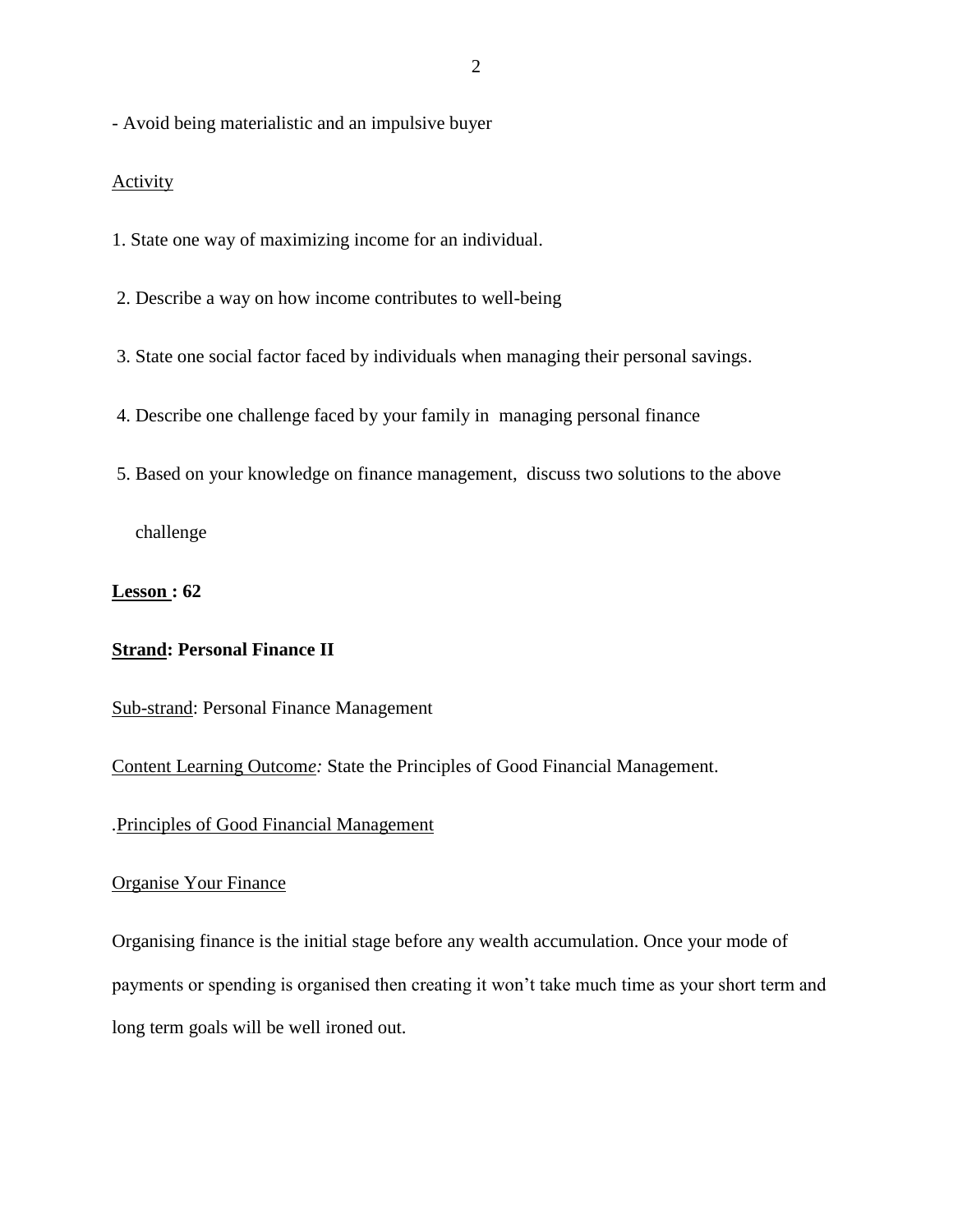#### Spend Less Than You Earn

It will always be good to prepare and follow the budget strictly so that there is clear tracking of your income and expenses. The budget will always work like warning siren if you start overspending. Budget will also aid you in achieving your long term goals.

#### Put Your Money to Work

Always look for opportunities for growth and take advantage of the time value of money from an early age. In building strong values of savings and investment from an early age.

#### Limit Debt to Income

Producing Assets Always think of spending at such places whereby the expenditure turns out to more income generating rather than incurring expenses or losses. For example debt on education or real estate will normally retain their value overtime.

#### Continuously Educate Yourself

Keeping yourself updated on financial activities is a secret recipe for progress and growth. Knowledge is a valuable weapon in any business thus understanding the purpose of investment and then executing the plan with perfection is essential. So "you will strike when the iron is hot"

#### Understand Risk

Uncertainty or risk is involved in any investment. The key factor is to understand the risk in order to be a number one player in the fields of investment. The greater understanding one has on risk the percentage of losing tends to be lowered. Thus financial management is a need.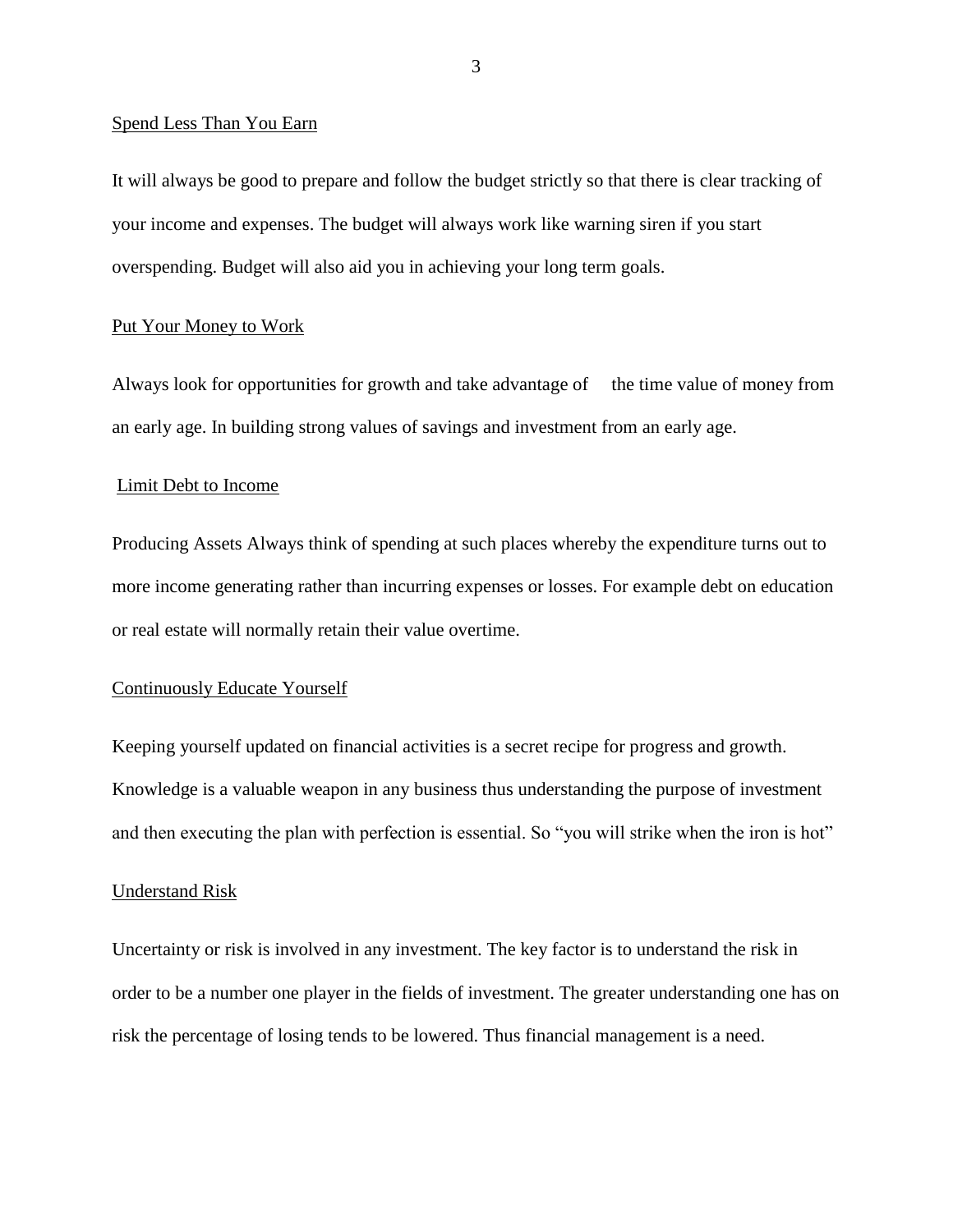### Diversification

Is Not Just for Investments As a sound manager of your finance you should always look for creative ways to maximize your income. Enterprise your skill or talent into money making opportunity. You never know how this skill and extra income could change your financial profile.

### Maximize Your Employment Benefits

As an employee try to take advantage of any employment benefit that may be given to you whereby you can save to the maximum.

### Pay Attention to Taxes

Any investment or enterprise activity will not be spared from tax. Therefore, either investment where you have tax free returns or learn about legal requirements so that penalties do not tend to be harsh ones.

### Plan for the Unexpected

Always be prepared for the unexpected. Know the risks and the protection against these risks for example buying of insurance covers. Unexpected events should not deter you from achieving your long term goal.

#### **Activity**

a. List some of the challenges faced by your family in managing personal savings.

b. State at least 5 [five] challenges faced by you as a student in managing personal savings.

4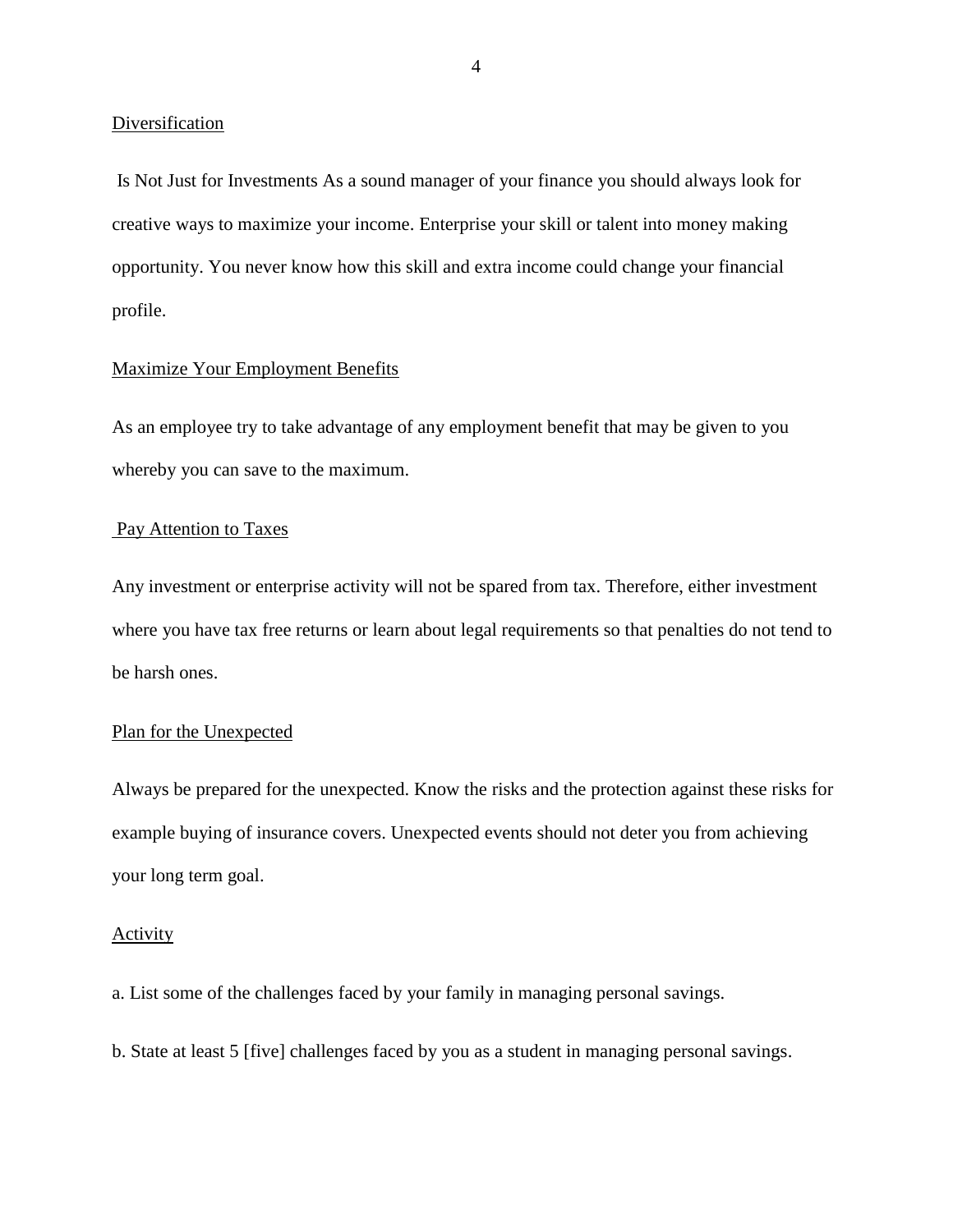### **Lesson : 63**

### **Strand: Personal Finance II**

Sub-strand: Personal Finance Management

Content Learning Outcom*e:* State ways to finance needs.

Ways to Finance Needs

-Savings from an early age

-Casual jobs

-Skill enterprising – farming, handicraft, making sweets etc

-Firewood sales

-Prepare a plan and strictly follow it

Ways of Maximizing Income for a Family or For an Individual

-Sale of farm produce

-Grass cutting

-Baby Sitting

-Tutoring

-Investing (eg fixed deposit, buying of shares etc)

- Flower arrangement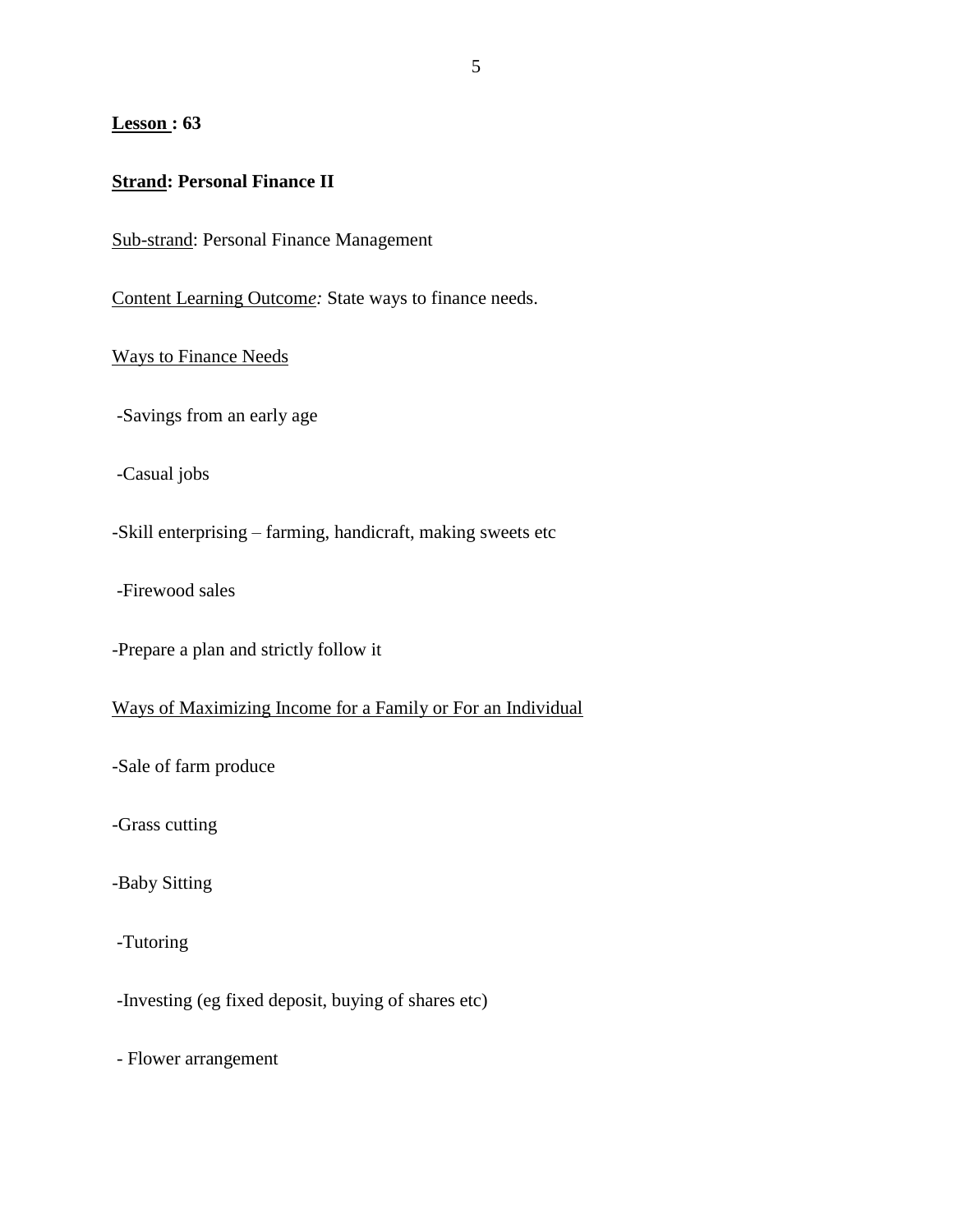-Decoration Planner

-Car Wash

-Baking

-Catering

## Contributions of Money to Well- Being

 $-$ Better Education  $\longrightarrow$  Better jobs  $\longrightarrow$  Better Salary

-Able to satisfy the luxury goods and service

-Planning for investment and rewards

-Forego public transportation and have your own vehicle

-Improves a person's standard of living

- Able to afford your own home if renting or been staying with extended families

-Having comfortable life style example having a house maid

Benefits and Costs of Non-Financial Nature

Benefits

-Family Reunion

-More entertainment

-Able to compete with friends and relatives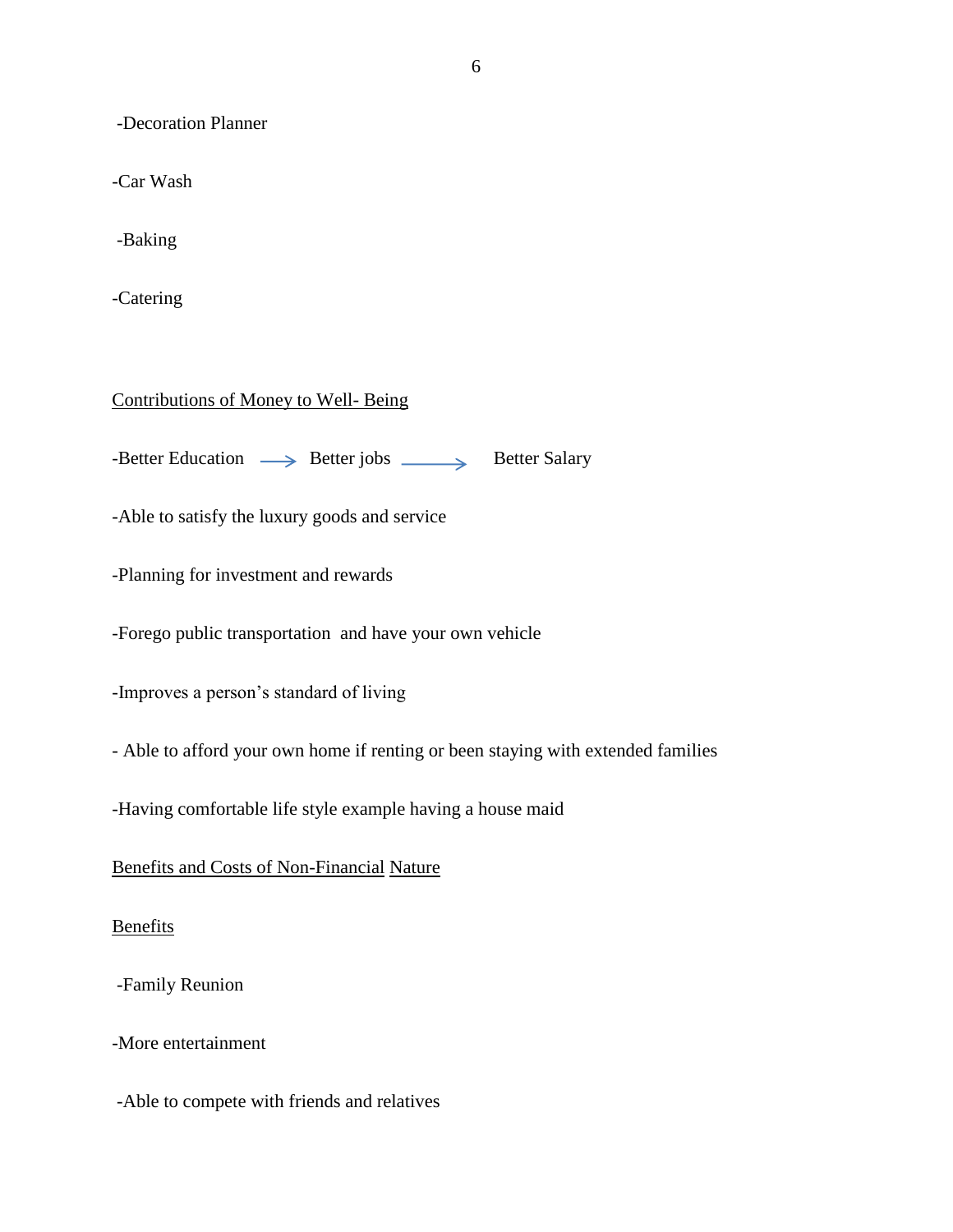-Advance Planning and Buying saves from hassle and inflation

### Costs

- Savings is used on the non- financial event

-It becomes a waste of time and effort

- At times allocated money is not forwarded to the next year's occasion

-Failure to organise current year with previous year's style

-Get to remain cautious – "Don't count your chicks before they are hatched"

### **Activity**

"Personal finance is only 20% head knowledge. It's 80% behaviour." – Dave Ramsey

With reference to the above statement:

- state one economic factor that affects your personal financial management.

-explain one way to overcome the economic factor mentioned above.

-explain one principle of good financial management.

### **Lesson : 64**

### **Strand: Personal Finance II**

Sub-strand: Managing Credit

Content Learning Outcom*e:* identify the different sources of borrowing.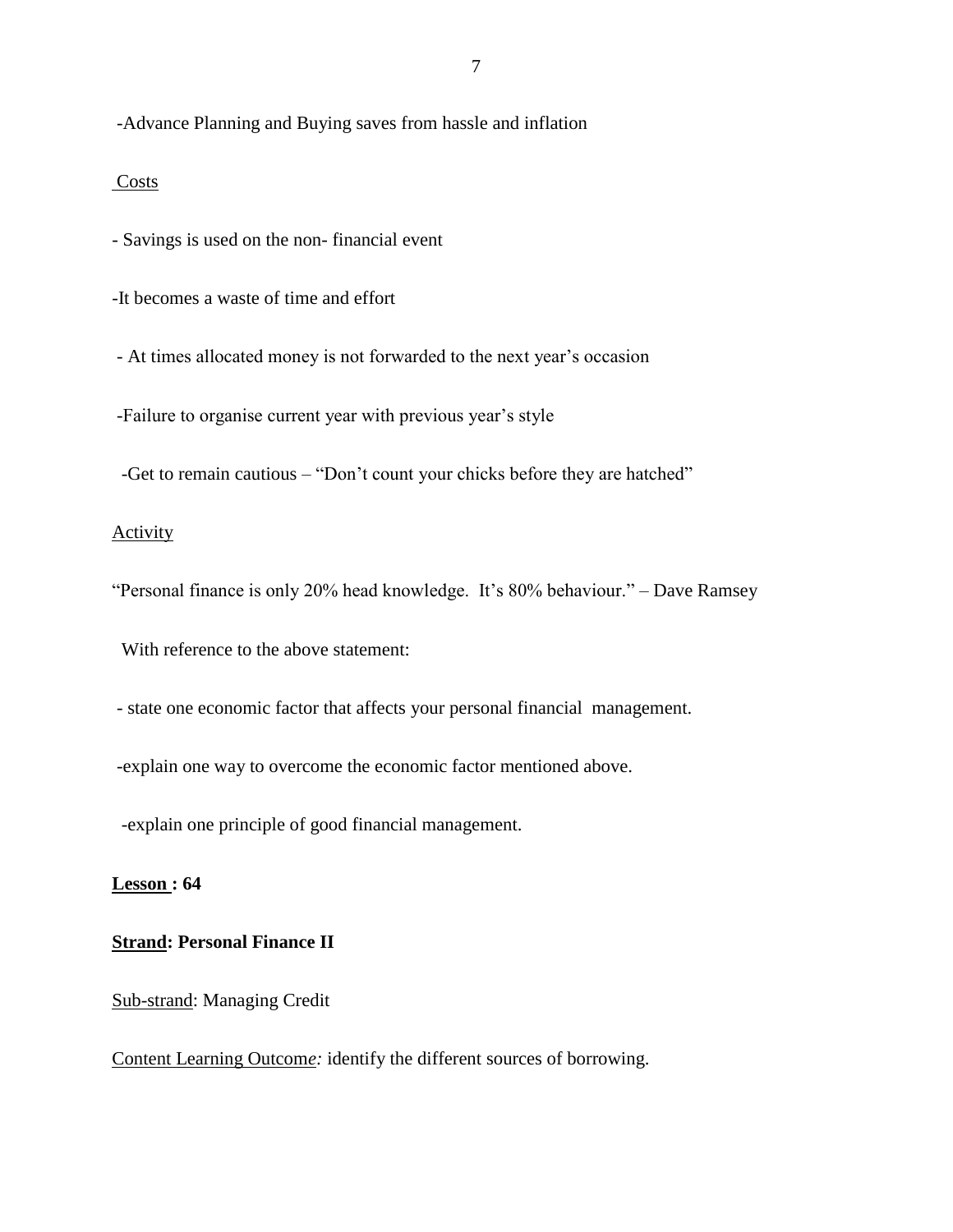# MANAGING CREDIT

# Borrowing:

is an act of obtaining / taking money from someone and intending to pay back in a given time frame / certain date.

# Sources of Borrowing

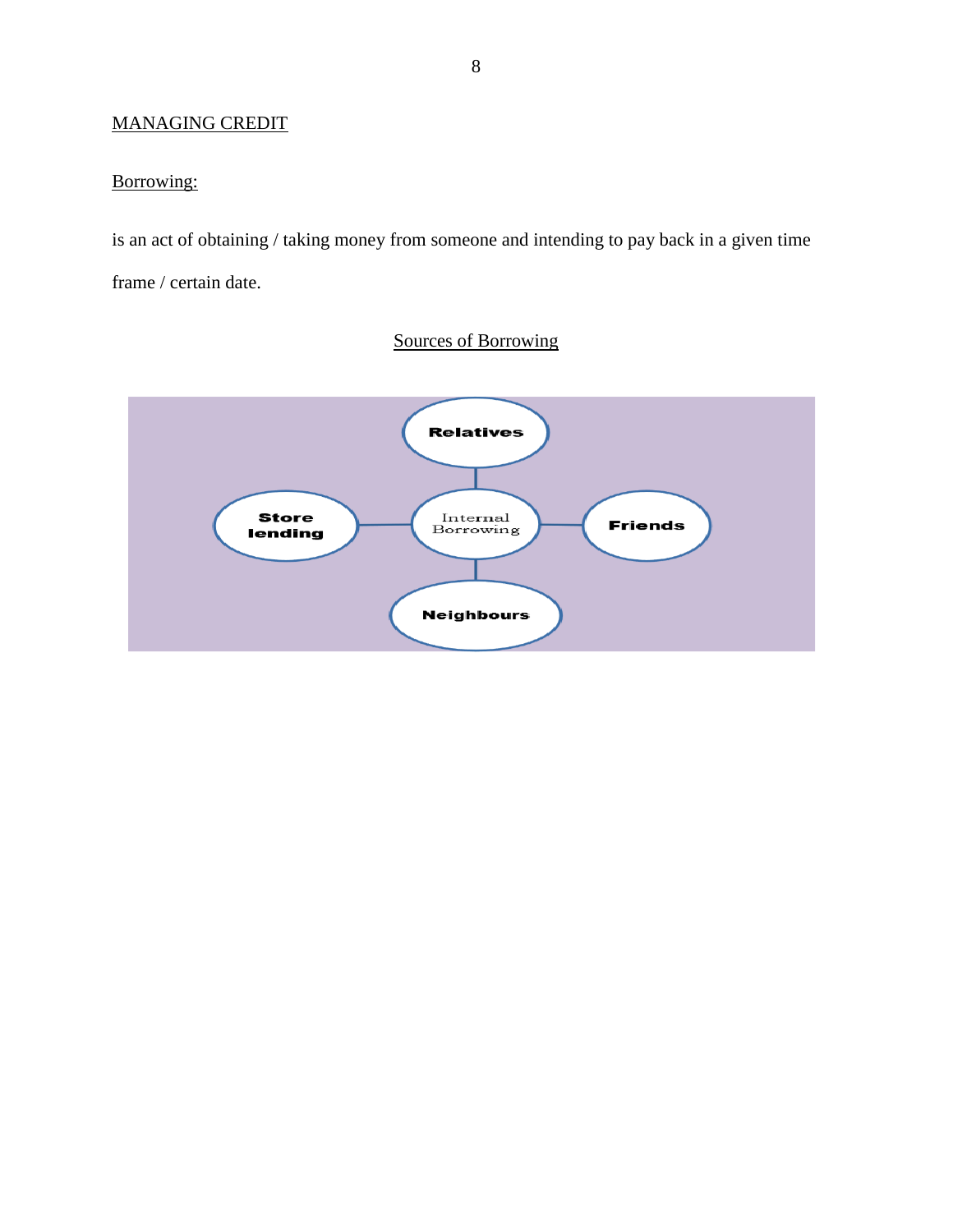

# Activity

Write a paragraph in between 75-100 words on the given question below.

Borrowing is an illness with no cure. Discuss the above statement with reference to the following:

- Definition of borrowing
- Describe one need for borrowing and two impact of borrowing
- Describe the impact of borrowing on future spending and savings